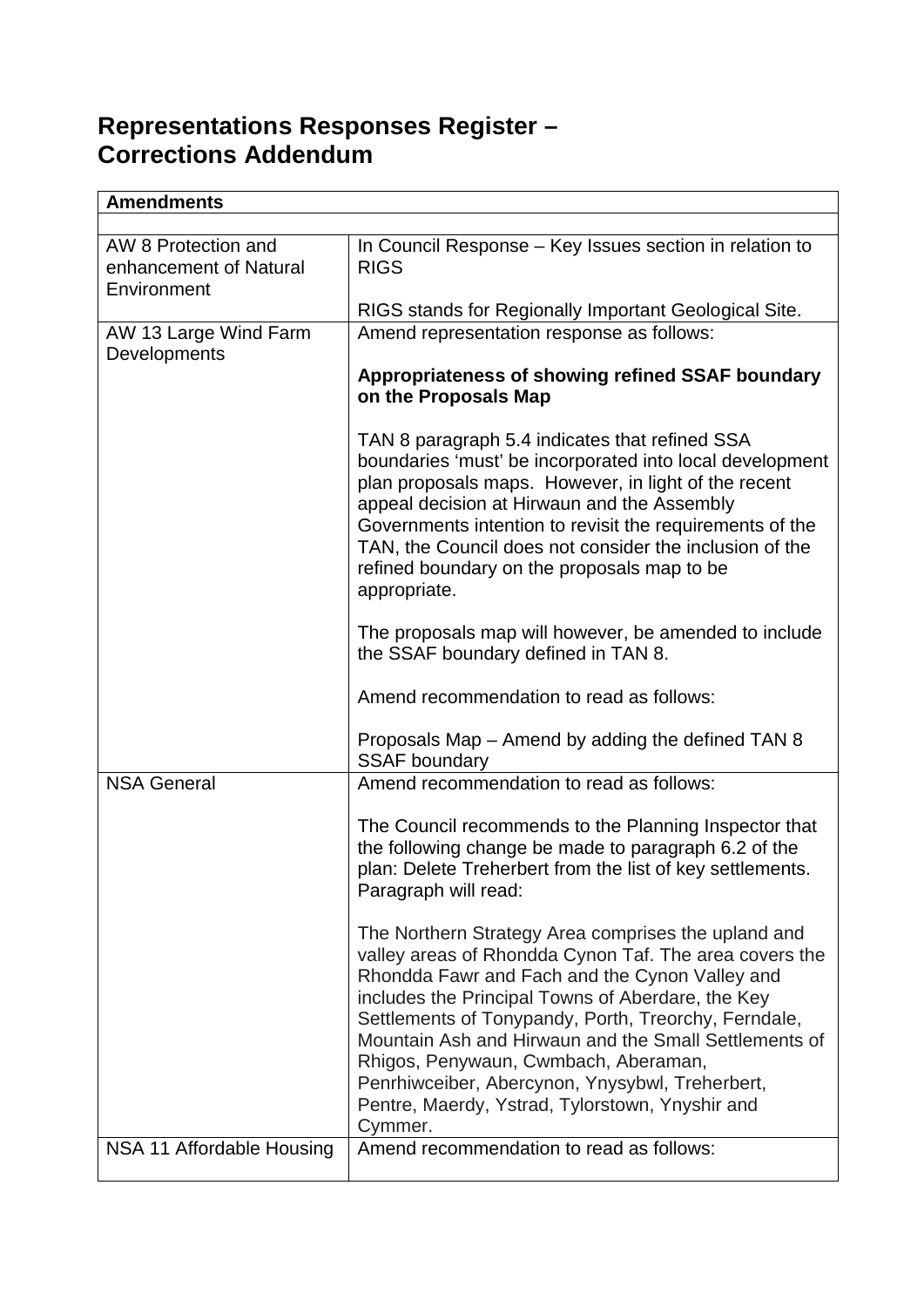|                                                                         | Amend policy NSA 11 as follows:                                                                                                                                                                                                                                                                                                                                                                                                                                                                                                    |
|-------------------------------------------------------------------------|------------------------------------------------------------------------------------------------------------------------------------------------------------------------------------------------------------------------------------------------------------------------------------------------------------------------------------------------------------------------------------------------------------------------------------------------------------------------------------------------------------------------------------|
|                                                                         | The provision of at least 10% affordable housing will be<br>sought on sites of 30 or more units.<br>Amend paragraph 6.49 as follows:                                                                                                                                                                                                                                                                                                                                                                                               |
|                                                                         | "In order to ensure the delivery of affordable housing in<br>the Northern Strategy Area, the Council will seek the<br>provision of at least 10% affordable housing on sites of<br>30 or more units. Contributions for affordable housing<br>will take the form of on site provision and commuted<br>sums for off site provision. The provision of affordable<br>housing off site will be take the form of commuted sums,<br>to be used to fulfil the aims of the Council's Local<br><b>Housing Strategy."</b>                      |
|                                                                         | Paragraph 6.51, line 8:<br>Delete, "of sites of less than 30 units"                                                                                                                                                                                                                                                                                                                                                                                                                                                                |
| SSA <sub>7</sub><br>Former Cwm Colliery and<br>Coking Works, Tyn-y-nant | Policy should be amended to read 'a minimum of 800<br>dwellings' and consequential amendments to related<br>policies.                                                                                                                                                                                                                                                                                                                                                                                                              |
| SSA 8 Mwyndy/Talbot<br>Green Area                                       | Amend recommendation to read -                                                                                                                                                                                                                                                                                                                                                                                                                                                                                                     |
|                                                                         | In para 6.142 (d) remove reference to Y Pant School.                                                                                                                                                                                                                                                                                                                                                                                                                                                                               |
| SSA <sub>9</sub><br>Former OCC Site Llanilid,<br>Llanharan              | Amend policy SSA9 to include the following:<br>Should the consent for the southern part of the site lapse<br>favourable<br>consideration<br>will<br>the<br>be<br>given<br>to<br>development of the central section of the site for film<br>related and employment (Class B1) development.                                                                                                                                                                                                                                          |
|                                                                         | Add the following text after paragraph 6.147                                                                                                                                                                                                                                                                                                                                                                                                                                                                                       |
|                                                                         | Should the existing consent for the development of a<br>Film Studio Complex lapse, the Council will still wish to<br>see meaningful commercial development take place<br>within the boundary of the strategic site. Evidence<br>suggests that proposals for smaller scale film related and<br>employment development are viable uses. Favourable<br>consideration will therefore be given to the development<br>of the central section of the site, currently identified as<br>phase 1 of the Film Studio Complex, for these uses. |
|                                                                         | In the event that these circumstances arise, the Council<br>will seek to carefully balance the release of land for<br>residential development with that of commercial<br>development.                                                                                                                                                                                                                                                                                                                                              |
| AS (N) 140                                                              | Representation Responses Register AS (N) 140 should                                                                                                                                                                                                                                                                                                                                                                                                                                                                                |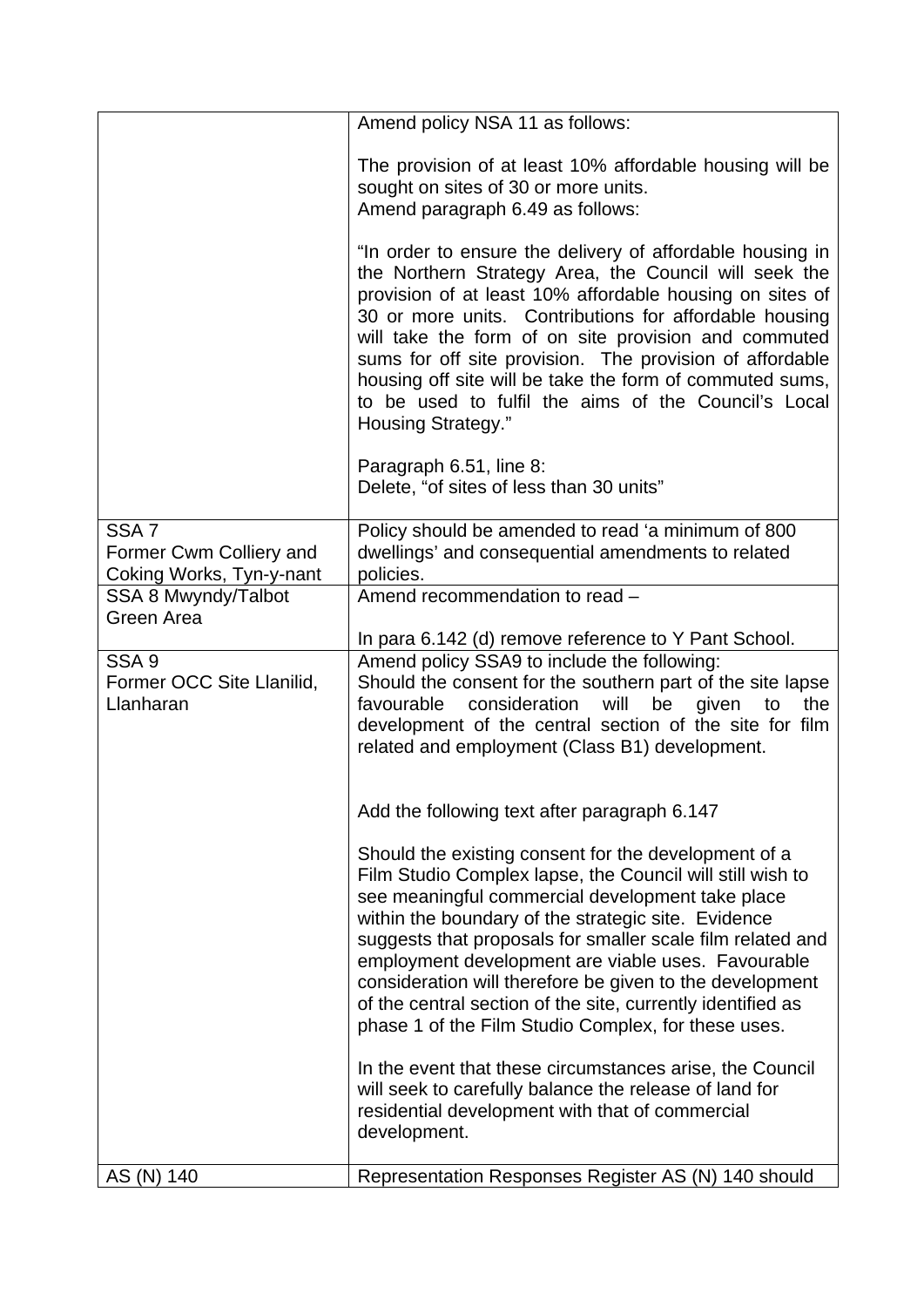| Land at Parc Eirin (west of<br>Griffin Inn), Tonyrefail                                                                                            | be amended to remove reference to the allocation of the<br>site for employment purposes. The proposed<br>amendments to the green wedge and SLA and<br>settlement boundary remain.                                                                                                                                                                                                                                                                                                                                                                                                                                                                                                                                                                                                                                  |
|----------------------------------------------------------------------------------------------------------------------------------------------------|--------------------------------------------------------------------------------------------------------------------------------------------------------------------------------------------------------------------------------------------------------------------------------------------------------------------------------------------------------------------------------------------------------------------------------------------------------------------------------------------------------------------------------------------------------------------------------------------------------------------------------------------------------------------------------------------------------------------------------------------------------------------------------------------------------------------|
| SSA 10.12-<br>AS (D) 6<br>Land East Of Dolau County<br><b>Primary School</b>                                                                       | Amend description in appendix 1 to remove requirement<br>for site to be accessed via Llanilid Strategic Site.                                                                                                                                                                                                                                                                                                                                                                                                                                                                                                                                                                                                                                                                                                      |
| Hirwaun & Penderyn CC<br>Representations in respect<br>of AS (N) 64, AS (N) 66, AS<br>(N) 70, AS (N) 72, AS (N)<br>73, AS (N) 74 and AS (N)<br>75. | The Representation Responses Register should be<br>amended to include Hirwaun & Penderyn CC reference<br>to these sites.                                                                                                                                                                                                                                                                                                                                                                                                                                                                                                                                                                                                                                                                                           |
| <b>SSA 27</b><br>Land at Beddau Caravan<br>Park                                                                                                    | The Representations Responses Register should be<br>amended to the 'provision of 8 pitches'.                                                                                                                                                                                                                                                                                                                                                                                                                                                                                                                                                                                                                                                                                                                       |
| AS (N) 26 - Former Fernhill<br><b>Colliery Site</b>                                                                                                | Amend Council Response - Key Issues paragraph 10 to<br>read Fernhill instead of Hirwaun.                                                                                                                                                                                                                                                                                                                                                                                                                                                                                                                                                                                                                                                                                                                           |
| AS (N) 70 - Land to the rear<br>of Bute Terrace Hirwaun                                                                                            | The representation of Hirwaun and Penderyn Community<br>Council should be read in conjunction with this<br>representation response:-<br>Community Council Comment - Totally new site. Not<br>mentioned in Draft Plan. Designated for residential use.<br>Community Council Decision - It was agreed that any<br>future development on this site would be an important<br>loss of open space. Furthermore, the Hirwaun Strategic<br>Site already caters for 1000 new dwellings. Even<br>allowing for the proposals in the Hirwaun Strategic site,<br>the infrastructure of the village will not cope with the<br>proposed additional number of dwellings. Consequently<br>the inclusion of the site for residential or any other use is<br>opposed.<br>The recommendation within the proforma remains<br>unchanged. |
| AS (N) 72 - Land opposite<br><b>Gamblyn Terrace</b>                                                                                                | The representation of Hirwaun and Penderyn Community<br>Council should be read in conjunction with this<br>representation response:-<br>Community Council Comment – To be included in<br>Hirwaun Strategic Site. NSA8<br>Community Council Decision - Although this area is not<br>within the Hirwaun and Penderyn Community Council<br>boundary, is noted that it forms part of the Hirwaun<br>Strategic Plan which the Council is opposed to.                                                                                                                                                                                                                                                                                                                                                                    |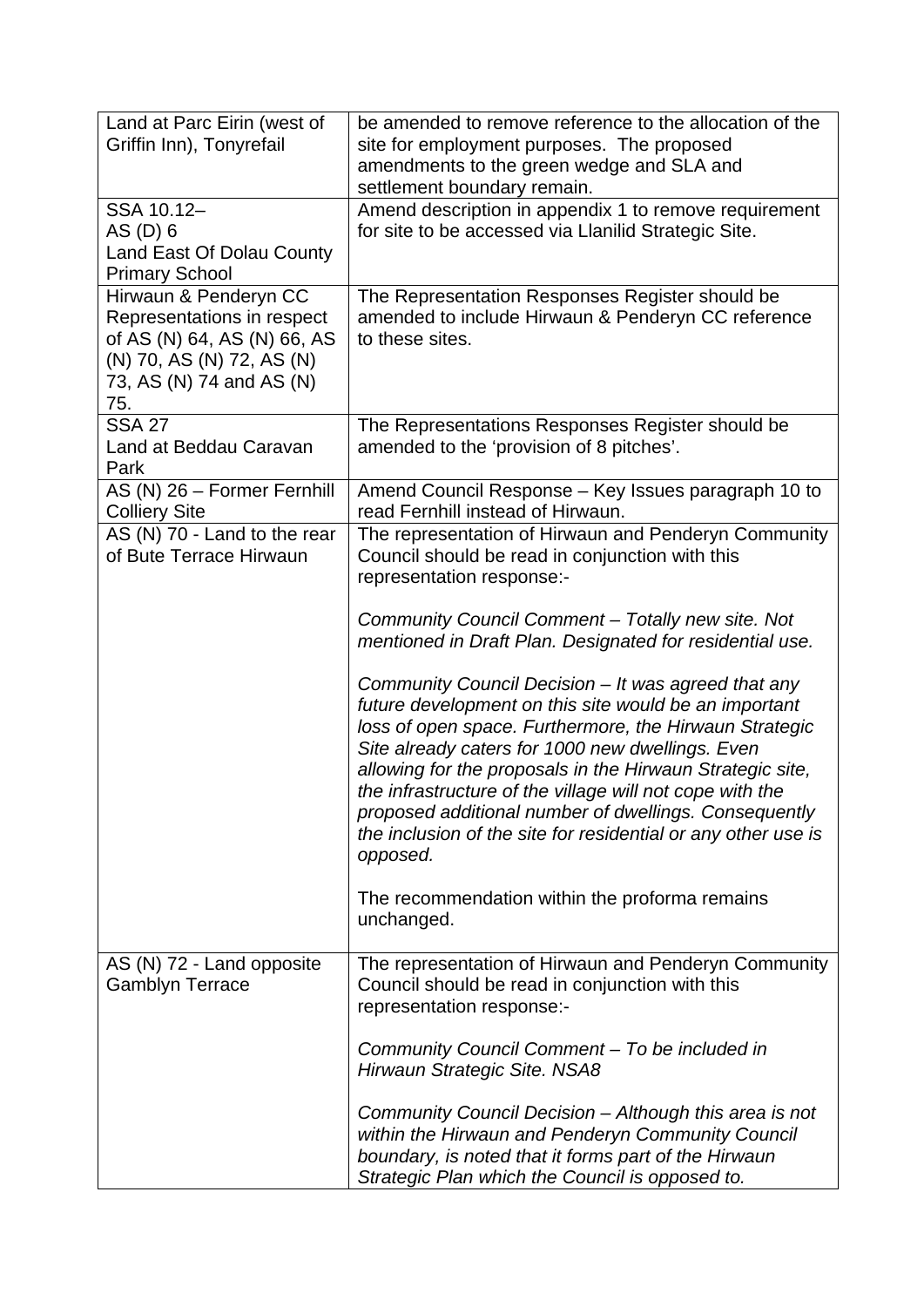|                                                       | Consequently the inclusion of this area of land in the                                                                                                                                                                                                                                                                                                  |
|-------------------------------------------------------|---------------------------------------------------------------------------------------------------------------------------------------------------------------------------------------------------------------------------------------------------------------------------------------------------------------------------------------------------------|
|                                                       | LDP is also opposed for the same reasons.                                                                                                                                                                                                                                                                                                               |
|                                                       | The recommendation within the proforma remains<br>unchanged.                                                                                                                                                                                                                                                                                            |
| AS (N) 73 - Land West of<br><b>Mount Pleasant Inn</b> | The representation of Hirwaun and Penderyn Community<br>Council should be read in conjunction with this<br>representation response:-                                                                                                                                                                                                                    |
|                                                       | Community Council Comment - Open space,<br>recreational, ecological enhancement and community<br>use.                                                                                                                                                                                                                                                   |
|                                                       | Community Council Decision - The area is within the<br>Hirwaun & Penderyn and (mostly) Rhigos boundaries.<br>Proposed usage is unlikely to cause concern and<br>therefore no further action is required at this time.                                                                                                                                   |
|                                                       | The recommendation within the proforma remains<br>unchanged.                                                                                                                                                                                                                                                                                            |
| AS (N) 74 - Land between<br>A465 and Rhigos Road      | The representation of Hirwaun and Penderyn Community<br>Council should be read in conjunction with this<br>representation response:-                                                                                                                                                                                                                    |
|                                                       | Community Council Comment - Open space, recreation,<br>ecological enhancement and community use.                                                                                                                                                                                                                                                        |
|                                                       | Community Council Decision - The area is within the<br>Hirwaun & Penderyn and (mostly) Rhigos boundaries.<br>Proposed usage is unlikely to cause concern and<br>therefore no further action is required at this time.                                                                                                                                   |
|                                                       | The recommendation within the proforma remains<br>unchanged.                                                                                                                                                                                                                                                                                            |
| AS (N) 75 - Ferrari's bakery<br><b>Site</b>           | The representation of Hirwaun and Penderyn Community<br>Council should be read in conjunction with this<br>representation response:-                                                                                                                                                                                                                    |
|                                                       | Community Council Comment - Residential, health care<br>and foodstore.                                                                                                                                                                                                                                                                                  |
|                                                       | Community Council Decision - It was agreed to oppose<br>the proposals for residential and healthcare use on the<br>grounds that the Hirwaun Strategic Site already caters<br>for 1000 new dwellings and a new health care centre is<br>already planned for Hirwaun. Even allowing for the<br>proposals in the Hirwaun Strategic Site the infrastructure |